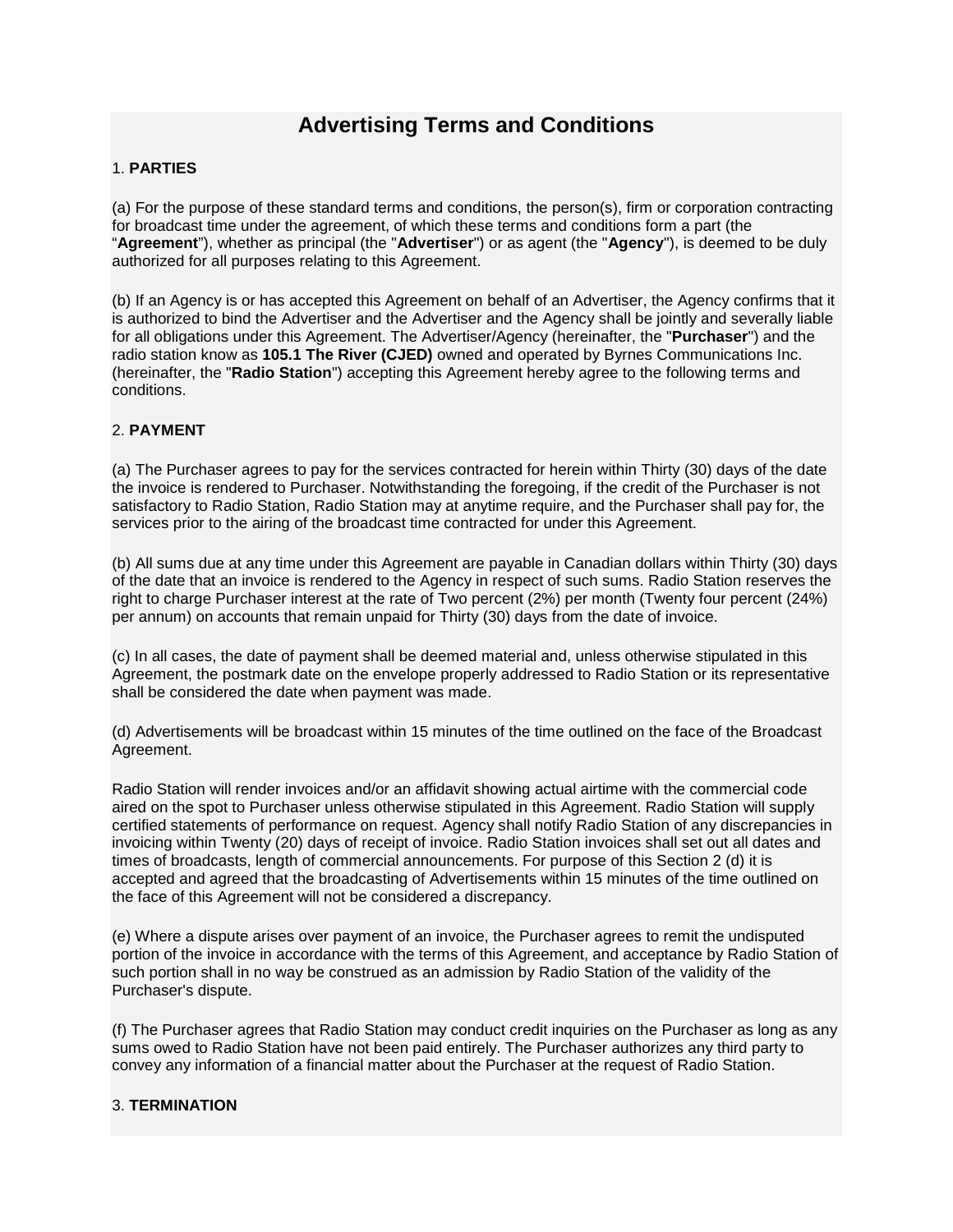(a) Where the agreement is for Advertisements in the form of regular commercial inventory, such agreement may be terminated by either party giving the other at least Two (2) broadcast weeks written notice. Where the agreement is for Advertisements in the form of sponsorship/feature, such agreement may be terminated by either party giving the other at least Four (4) weeks written notice. Except as otherwise agreed, no such termination shall be effective during the first Four (4) weeks of any flight. A 'broadcast week' shall be considered 'Monday through Sunday'.

(b) In the event of termination of this Agreement by Purchaser, other than for breach by Radio Station of Radio Station's obligations under this Agreement, prior to the completion of all broadcasts contracted for, as provided in Subparagraph 3 (a) above, the Purchaser shall pay Radio Station all amounts owing for services rendered by Radio Station which have been contracted for by the Purchaser up to and including the date of termination at Radio Station's published or other agreed upon rates for such lesser number of broadcasts. Notwithstanding such early termination, the purchaser shall also reimburse Radio Station for all sums Radio Station has expended or is required to expend for all contractual commitments of supply made by it, in order to fulfill the terms of this Agreement.

(c) In the event of cancellation of this Agreement by Radio Station on default of the Purchaser to make any payment provided for, or as the result of the breach of any of its terms or conditions, Radio Station shall be entitled to recover as damages, and the Purchaser shall pay to Radio Station the total of all amounts due, or to become due hereunder, to the expiration of this Agreement or any renewal term thereof. The Purchaser agrees that such amounts are liquidated damages. Radio Station shall also be entitled to recover, and the Purchaser shall pay, the costs and expenses of Radio Station, including reasonable legal fees, in the collection of the amounts due hereunder to Radio Station. In addition, the Purchaser will reimburse Radio Station for all sums which Radio Station has expended, or may be required to expend, for all contractual commitments of supply made by it in order to fulfill the terms of this Agreement.

(d) If, due to Radio Station's material breach, Purchaser cancels this Agreement, Radio Station's liability shall be limited to payment as liquidated damages of a net sum equal to the actual non-cancellable live talent costs incurred by Purchaser for production of a live program (not recorded) in the cancelled time and the reasonable allocated production or rental cost of mechanical re-productions scheduled but not used for the cancelled broadcast and not useable for future scheduling due to Radio Station's breach. Such charges shall not exceed the time charges for the period involved. Inability to broadcast covered by paragraphs 4 or 5 below shall not be considered a breach of this Agreement by Radio Station.

(e) Where the Purchaser is in default in the payment of sums due under this Agreement, or where in the opinion of Radio Station there are other grounds for questioning the soundness of the Purchaser's credit, Radio Station shall have the right, in its absolute discretion, to change the requirements as to the terms of payment for further broadcasting under this Agreement.

## 4. **OBLIGATIONS OF THE PURCHASER**

(a) The Purchaser shall provide Radio Station with the script, recording or instructions concerning the content of commercial advertisements, in writing, at least Three (3) business days prior to the broadcast of said commercial messages. In case of failure to do so, Radio Station may, at its discretion, broadcast other Advertisements for the Purchaser to the best of the knowledge of its agents or employees (the "**Substitute Ads**"). The Purchaser releases Radio Station of any claim arising from the broadcast of the Substitute Ads. Should any additional work be required from Radio Station, due to these circumstances, the Purchaser shall be charged for such work in accordance with the rates established by Radio Station.

(b) Each advertisement must be in keeping with Advertising Standards Canada's guidelines, failing which, Radio Station will not broadcast the advertisement and the Purchaser shall be liable for full payment thereof.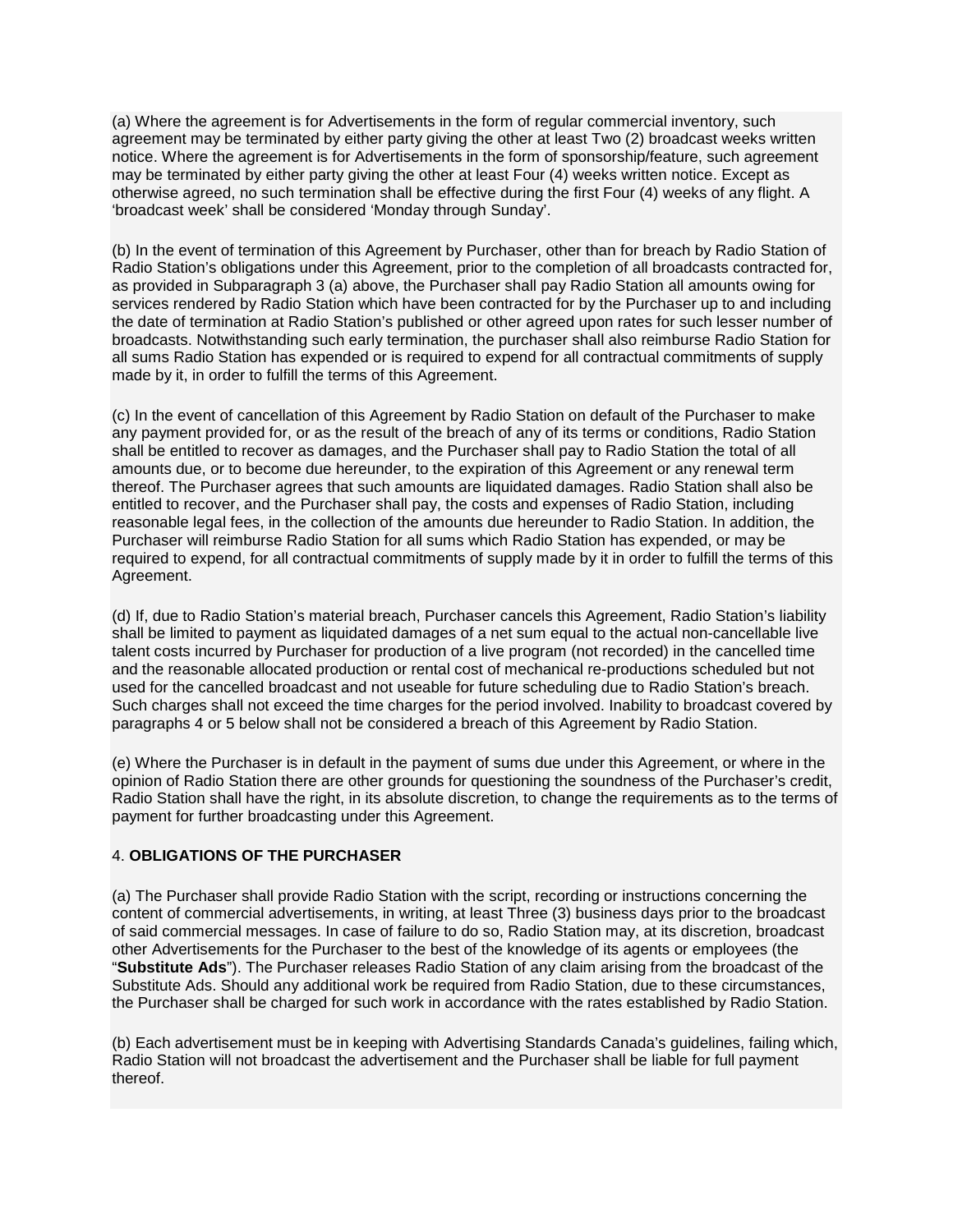(c) The Purchaser shall ensure that the scripts, recordings or instructions submitted to Radio Station are in accordance with commercial and trade ethics, applicable codes and laws or by-laws in force at the time of broadcast and with the Advertising Standards Canada's approval. The Purchaser guarantees that all scripts and recordings submitted to Radio Station shall be in accordance with the foregoing and undertakes to defend, indemnify and save harmless Radio Station, its parent, related and affiliated companies, its officers, directors, shareholders, agents, servants and employees, for any amount of damages, expenses, fines or claims of any nature which Radio Station could be legally or otherwise exposed to following the execution of its obligations under this Agreement.

(d) Notwithstanding the preceding and without prejudice to the guarantee hereinabove provided by the Purchaser, the latter acknowledges that said scripts or recording or commercial copy work shall be subject to the final approval of Radio Station. Radio Station shall have the right to modify, in whole or in part, at its sole discretion, said scripts or recordings or commercial copy work and the Purchaser releases Radio Station, its parent, related and affiliated companies, its officers, directors, shareholders, agents, servants and employees, of any claim arising from such changes.

(e) The Purchaser shall pay to Radio Station any tax imposed with respect to the services.

## 5. **BROADCAST DISRUPTION/PREEMPTION/SUBSTITUTION**

(a) Radio Station shall not be liable for any damages, losses, costs or expense of any kind suffered by the Purchaser arising from the omission to broadcast or the substitution, interruption or postponement of any commercial advertisements or services if due to any of the following events:

(i) Act of God, technical problems, a public emergency or necessity, legal restrictions, power failure, strike, adverse weather conditions or any other circumstances resulting not from doings of Radio Station, its employees or third parties, or at the direction of federal, provincial or municipal authorities, the direction or regulation of the Canadian Radio & television and Telecommunications Commission ("**CRTC**"), or for any other reason including labour disputes, mechanical conditions, or as the result of a contractual agreement with a network or a federal, provincial or municipal election or referendum; or

(ii) In any case where, at the discretion of Radio Station a modification to commercial copy work or the broadcast schedule of said commercial advertisements is required in the public interest or by public order; or

(iii) A modification to commercial copy work or the broadcast schedule of said commercial advertisements is required in order to comply with any law, by-law or directives issued by any governmental or public authorities;

(b) Upon the mutual agreement of the parties, a later make good broadcast of the omitted broadcast may be performed by Radio Station. Such make good broadcast shall be airtime of equivalent value to the interrupted, substituted or postponed commercial message.

## 6. **SUBSTITUTION OF PROGRAMS OF PUBLIC SIGNIFICANCE**

Notwithstanding anything to the contrary herein, Radio Station shall have the right, in its absolute discretion, to cancel or pre-empt any broadcast or portion thereof covered by this Agreement in order to broadcast any program which, in the opinion of Radio Station, is considered to be of public significance or in the public interest. Such pre-empted time will be reallocated to the Purchaser at a future mutually agreeable time, failing which Purchaser will not be charged for such air-time. In such cases, Radio Station shall notify the Purchaser in advance where reasonably possible, otherwise Radio Station shall notify the Purchaser within One (1) business day following the cancellation/pre-emption.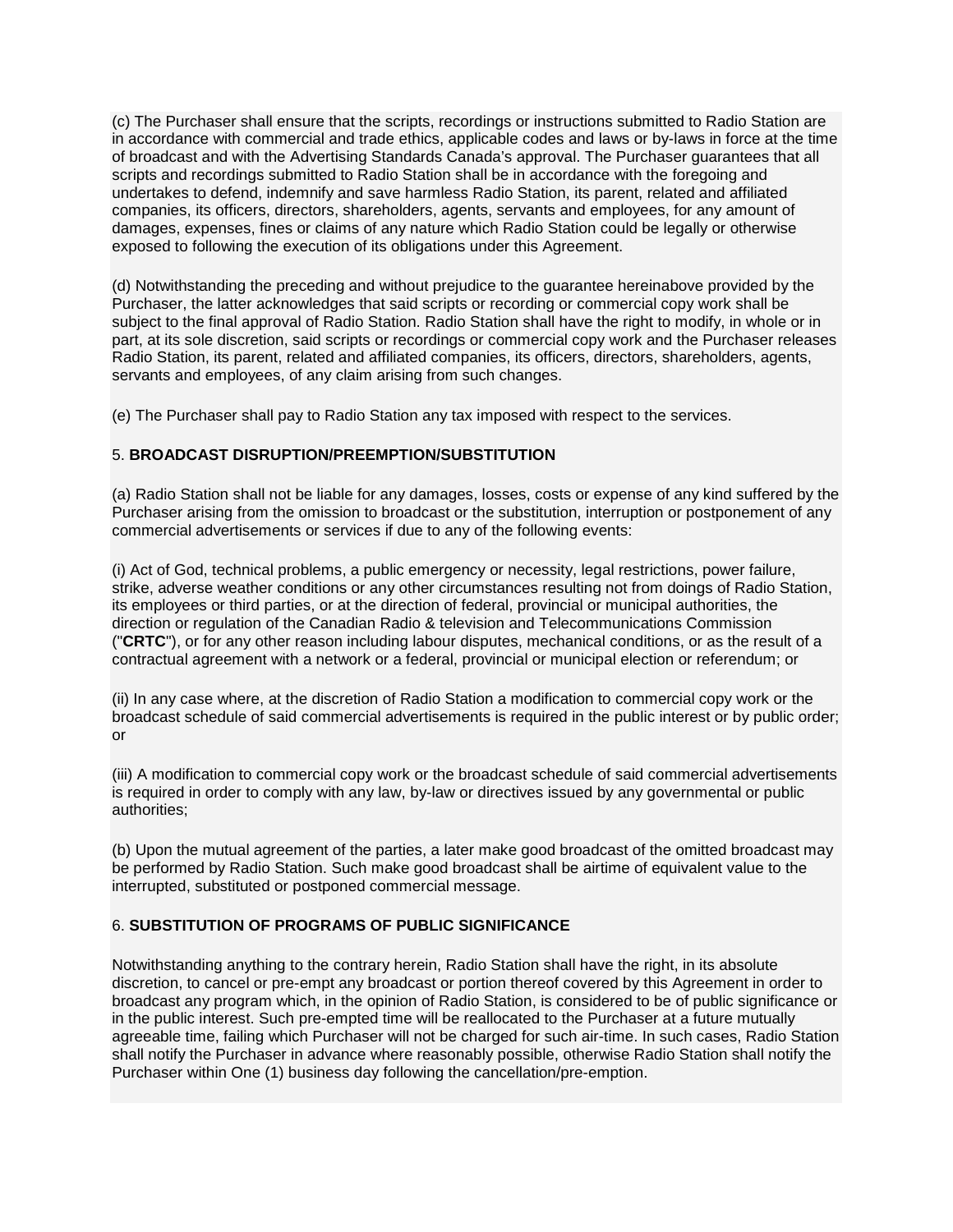#### 7. **MATERIAL PROVISION AND SHIPMENT**

(a) Purchaser shall send Radio Station any and all broadcast material, including instructions, at least Three (3) business days prior to broadcast time, not including Saturdays, Sundays and holidays. If such material and broadcast instructions do not arrive at Radio Station Seventy-Two (72) hours prior to broadcast the Station may invoice the Purchaser for time contracted and Purchaser shall promptly pay the same. At Radio Station's discretion, Radio Station may exert reasonable efforts to obtain and broadcast material from the Purchaser.

(b) All material for broadcast supplied by the Purchaser is subject to Radio Station's prior written approval and Radio Station is expressly authorized to reject such material, in its absolute discretion and may require Purchaser to furnish substitute material satisfactory to Radio Station. Unless the Purchaser furnishes satisfactory material Seventy-Two (72) hours prior to broadcast time, or notifies Radio Station that such material will be available Seventy-Two (72) hours prior to broadcast time, Radio Station shall have the right to supply substitute material, or in the case of announcements, to broadcast noncommercial material. In each case, Radio Station may charge, in its absolute discretion, the Purchaser for contracted time.

(c) All material for broadcast supplied by Purchaser shall be in accordance with the appropriate broadcast advertising and product codes.

(d) Unless otherwise noted on face hereof, all program material including talent and commercial announcements shall be furnished by the Purchaser, and all expenses connected with delivery thereof to Radio Station and further shipment from Radio Station, if directed by the Purchaser, shall be at the Purchaser's sole expense.

## **8. LIABILITIES**

(a) The Purchaser agrees to defend, indemnify and save harmless Radio Station, its parent, related and affiliated companies, its officers, directors, shareholders, agents, servants and employees, against all or any claims, damages, liabilities, costs and expenses of any nature whatsoever whether accrued, absolute, contingent or otherwise, including without limitation legal fees and costs for defamation or trade practice, illegal competition, infringement of trade-marks, trade names or program titles, violation of rights of privacy, infringements of copyrights and proprietary titles, failure to

secure synchronization rights, and all other claims and demands liabilities and costs resulting from the broadcast of any material furnished by, or for, the Purchaser.

(b) Radio Station shall indemnify and save harmless the Purchaser against all such liability described in sub paragraph (a) above on material furnished solely by the Station, and in the case of material furnished by Purchaser or musical compositions performed in non-dramatic form, the restricted right for performance of which is licensed for broadcasting by a music licensing corporation, of which Radio Station is a licensee.

(c) The Purchaser shall obtain clearance in accordance with the *Food and Drug Act*, the *Advertising Standards Council*, and regulations of the CRTC and all applicable regulatory bodies ("**Regulations**") for all commercials required to obtain clearance. The Purchaser shall furnish Radio Station with the applicable registration number, at least seventy-two (72) hours prior to broadcast, of all commercials coming within the jurisdiction of the Regulations. The Agency and the Advertiser shall jointly and severally defend, indemnify and save harmless Radio Station, its parent, related and affiliated companies, its officers, directors, shareholders, agents, servants and employees, from any prosecution due to nonconformity with the Regulations, or in connection with the furnishing of the registration.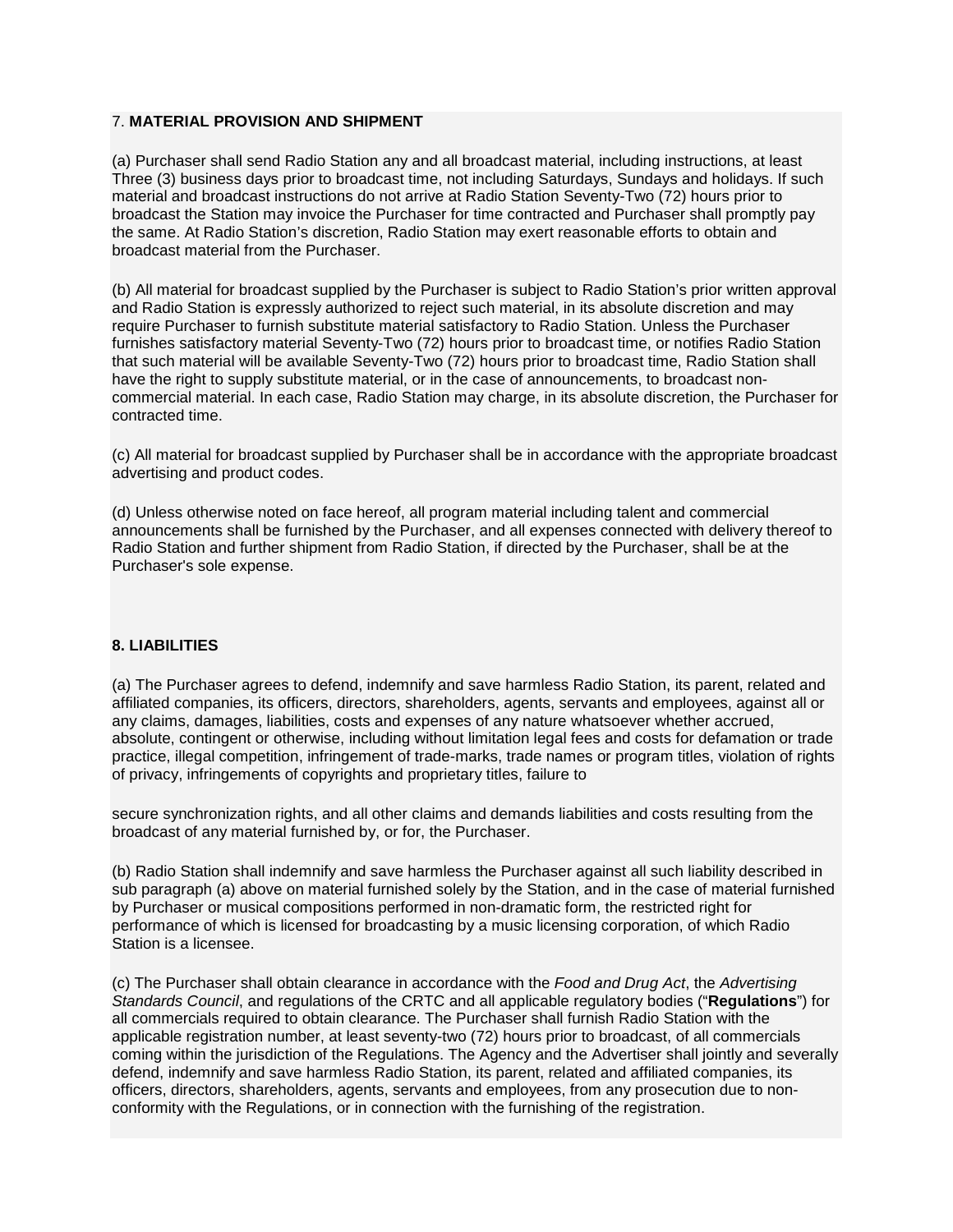(d) At the time the Purchaser supplies traffic instructions for broadcast time, the Purchaser shall also supply Radio Station with dates of talent cycles for each commercial. If subsequent use payments are required by any union or performer involved in the supply of commercial announcements covered by this Agreement, other than as a result of the negligence, error or oversight of Radio Station, the Purchaser accepts full responsibility for all expenses incurred in connection with negotiations involved, or payments required, or both, and further agree to defend, indemnify and save Radio Station, its parent, related and affiliated companies, its officers, directors, shareholders, agents, servants and employees, harmless against any or all liability resulting from such demands.

(e) If, as a result of the negligence, error or oversight of Radio Station, any subsequent use payments are required by any union or performer as aforesaid, Radio Station will accept responsibility for expenses incurred in connection with negotiations involved or payments required and Radio Station further agrees to indemnify and save the Purchaser harmless against any or all liability resulting from such demands. Failure on the part of the Purchaser to supply dates of talent cycle shall absolve Radio Station, its parent, related and affiliated companies, its officers, directors, shareholders, agents, servants and employees, of all liability resulting from incorrect play.

#### **9. GENERAL**

(a) This Agreement is subject to all terms of licenses held by all parties hereto, and to all federal, provincial and municipal laws; regulations of the CRTC and to all other applicable laws or regulations of any branch of government or industry regulatory bodies authorized to exercise jurisdiction relative to licensees of broadcasting transmitting undertakings in force now or in future.

(b) Subject as aforesaid, this Agreement, together with any rights under it, may not be assigned or transferred without the prior written consent of Radio Station; nor may Radio Station be required to broadcast here under for any advertising other than that named on the face of this Agreement. Failure of Radio Station or the Purchaser to enforce any of the provisions herein with respect to the breach thereof shall not be construed as a general relinquishment or waiver as to that provision.

(c) Radio Station shall exercise normal precautions but assumes no liability for loss of, or damage to, program material or other property furnished by the Purchaser. Radio Station shall not accept or process mail, correspondence, or telephone calls in connection with broadcasts without prior approval. Such approval shall be at the sole risk of the Purchaser and subject to reimbursement by the Purchaser for all expenses incurred.

(d) Unless otherwise stated herein, all notices provided hereunder shall be in writing and shall be given either by courier, mail, facsimile or by delivering same, addressed to Radio Station, the Agency or the Advertiser, at the addresses contained on the face of the Agreement. Any such notice if mailed shall be deemed to have been received upon the expiration of forty-eight (48) hours after the same was posted, and if faxed or delivered, shall be deemed to have been received on the day on which it was faxed or delivered.

(e) Unless Purchaser provides Station with an objection, in writing, within Five (5) business days of receipt of agreement confirmation from Station, Purchaser shall be deemed to have accepted these terms and conditions.

(f) In the event of a conflict between these broadcast conditions and any provisions on the face of this Agreement, the provisions on the face of this Agreement shall prevail.

(g) If any covenant or provision herein is determined to be void or unenforceable, in whole or in part, it shall be severable from, and shall not be deemed to affect or impair the validity of, any other covenant or provision.